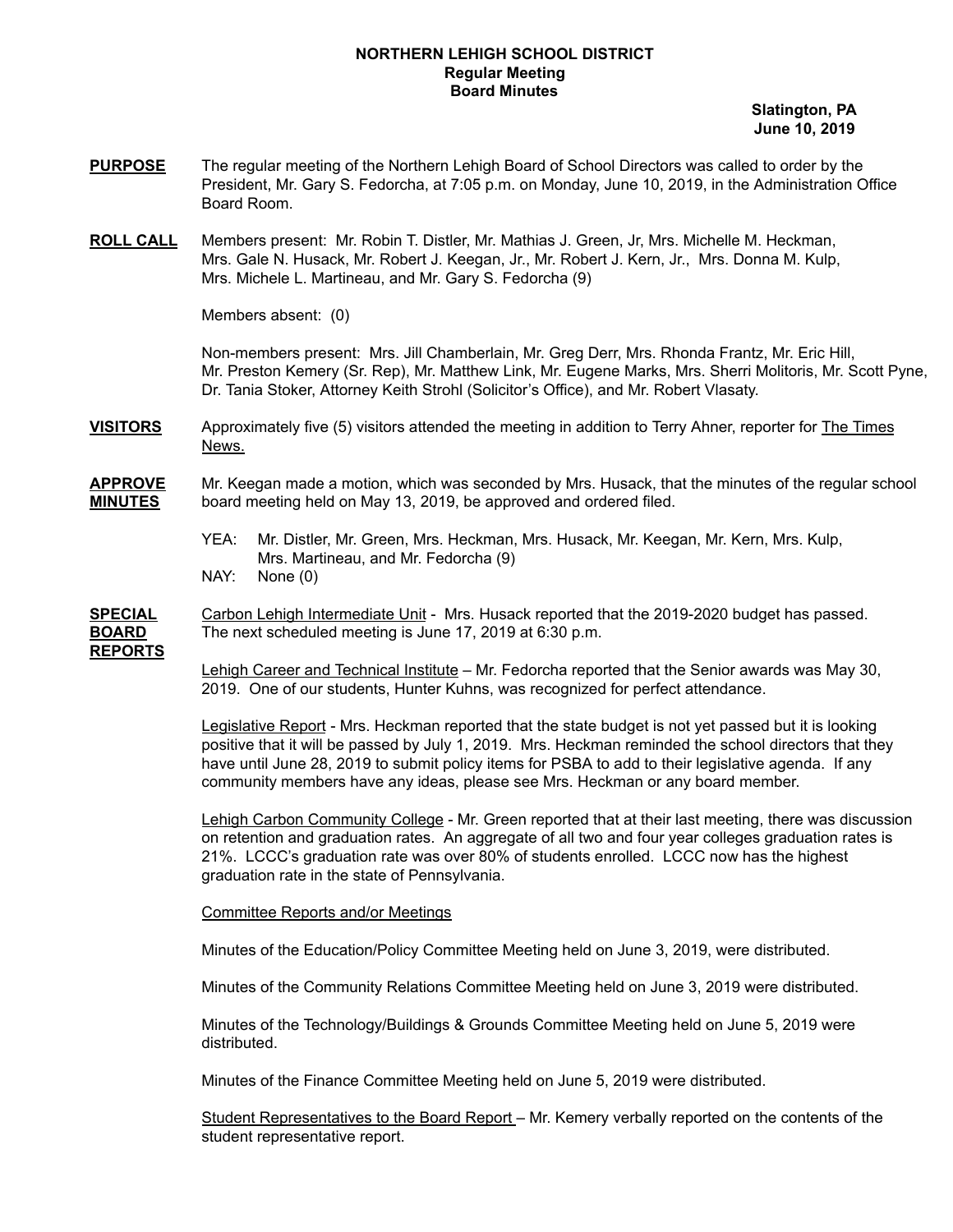| <b>SPECIAL</b><br><b>BOARD</b> | Solicitor's Report - Attorney Strohl announced that Attorney Justin Schell has joined the firm. and<br>Attorney Strohl hopes to bring him to the August meeting to meet everyone.                                                                                                                                         |                                                                   |  |
|--------------------------------|---------------------------------------------------------------------------------------------------------------------------------------------------------------------------------------------------------------------------------------------------------------------------------------------------------------------------|-------------------------------------------------------------------|--|
| <b>REPORTS</b><br>(cont.)      | Superintendent's Report - Mr. Link recognized Mr. Preston Kemery who has been a student representative<br>to the board for the last two years. Mr. Link reported on his outstanding accomplishments. Mr. Fedorcha<br>presented Mr. Kemery with a gift of appreciation for his years of service to the Board of Education. |                                                                   |  |
|                                | Mr. Link announced that graduation will be held this Friday, June 14, 2019 in Bulldog Stadium, weather<br>permitting. A final decision will be made by Thursday.                                                                                                                                                          |                                                                   |  |
|                                | Mr. Fedorcha reported that an executive session was held prior to tonight's meeting to discuss<br>personnel and legal issues, and the annual school safety and security report, as required by Act 44.                                                                                                                    |                                                                   |  |
| <b>PERSONNEL</b>               | Mrs. Martineau made a motion, which was seconded by Mrs. Kulp, that the Board of Education approves<br>the following personnel items:                                                                                                                                                                                     |                                                                   |  |
|                                | Administrative Amanda Bariana                                                                                                                                                                                                                                                                                             |                                                                   |  |
| <b>Transfers</b>               | From:                                                                                                                                                                                                                                                                                                                     | High School/Middle School Mathematics Teacher                     |  |
| Instructional                  | To:                                                                                                                                                                                                                                                                                                                       | Middle School Mathematics Teacher                                 |  |
|                                | Salary:                                                                                                                                                                                                                                                                                                                   | No change in salary                                               |  |
|                                | Effective:                                                                                                                                                                                                                                                                                                                | August 20, 2019                                                   |  |
|                                | Lauri McWilliams                                                                                                                                                                                                                                                                                                          |                                                                   |  |
|                                | From:                                                                                                                                                                                                                                                                                                                     | Slatington Elementary School 4th Grade Teacher                    |  |
|                                | To:                                                                                                                                                                                                                                                                                                                       | Peters Elementary School 1st Grade Teacher                        |  |
|                                | Salary:                                                                                                                                                                                                                                                                                                                   | No change in salary                                               |  |
|                                | Effective:                                                                                                                                                                                                                                                                                                                | August 20, 2019                                                   |  |
|                                | <b>Raymond Ross</b>                                                                                                                                                                                                                                                                                                       |                                                                   |  |
|                                | From:                                                                                                                                                                                                                                                                                                                     | Peters Elementary School Kindergarten Teacher                     |  |
|                                | To:                                                                                                                                                                                                                                                                                                                       | Slatington Elementary School 4th Grade Teacher                    |  |
|                                | Salary:                                                                                                                                                                                                                                                                                                                   | No change in salary                                               |  |
|                                | Effective:                                                                                                                                                                                                                                                                                                                | August 20, 2019                                                   |  |
|                                | Sara Shimer                                                                                                                                                                                                                                                                                                               |                                                                   |  |
|                                | From:                                                                                                                                                                                                                                                                                                                     | Slatington Elementary School 4th Grade Teacher                    |  |
|                                | To:                                                                                                                                                                                                                                                                                                                       | Peters Elementary School Kindergarten Teacher                     |  |
|                                | Salary:                                                                                                                                                                                                                                                                                                                   | No change in salary                                               |  |
|                                | Effective:                                                                                                                                                                                                                                                                                                                | August 20, 2019                                                   |  |
| Appointment                    | Raquel Hoffert*                                                                                                                                                                                                                                                                                                           | <b>Temporary Professional Employee</b>                            |  |
| Instructional                  | Assignment:                                                                                                                                                                                                                                                                                                               | Secondary School Counselor                                        |  |
|                                | Salary:                                                                                                                                                                                                                                                                                                                   | \$58,475 (Step 2 Masters on the 2019-2020 CBA Salary<br>Schedule) |  |
|                                | Effective:                                                                                                                                                                                                                                                                                                                | Upon release from current school district                         |  |
|                                | *Pending verification of Missing Personnel File Items                                                                                                                                                                                                                                                                     |                                                                   |  |
|                                | Derrick Reinert*                                                                                                                                                                                                                                                                                                          | <b>Temporary Professional Employee</b>                            |  |
|                                | Assignment:                                                                                                                                                                                                                                                                                                               | High School/Middle School Mathematics Teacher                     |  |
|                                | Salary:                                                                                                                                                                                                                                                                                                                   | \$49,750 (Step 1 Bachelors on the 2019-2020 CBA Salary            |  |
|                                |                                                                                                                                                                                                                                                                                                                           | Schedule)                                                         |  |
|                                | Effective:                                                                                                                                                                                                                                                                                                                | August 20, 2019                                                   |  |
|                                | *Pending verification of Missing Personnel File Items                                                                                                                                                                                                                                                                     |                                                                   |  |
|                                | Sarah Fink                                                                                                                                                                                                                                                                                                                | <b>Temporary Professional Employee</b>                            |  |
|                                | Assignment:                                                                                                                                                                                                                                                                                                               | Slatington Elementary School 4th Grade Teacher                    |  |
|                                | Salary:                                                                                                                                                                                                                                                                                                                   | \$49,850 (Step 2 Bachelors on the 2019-2020 CBA Salary            |  |
|                                |                                                                                                                                                                                                                                                                                                                           | Schedule)                                                         |  |
|                                | Effective:                                                                                                                                                                                                                                                                                                                | August 20, 2019                                                   |  |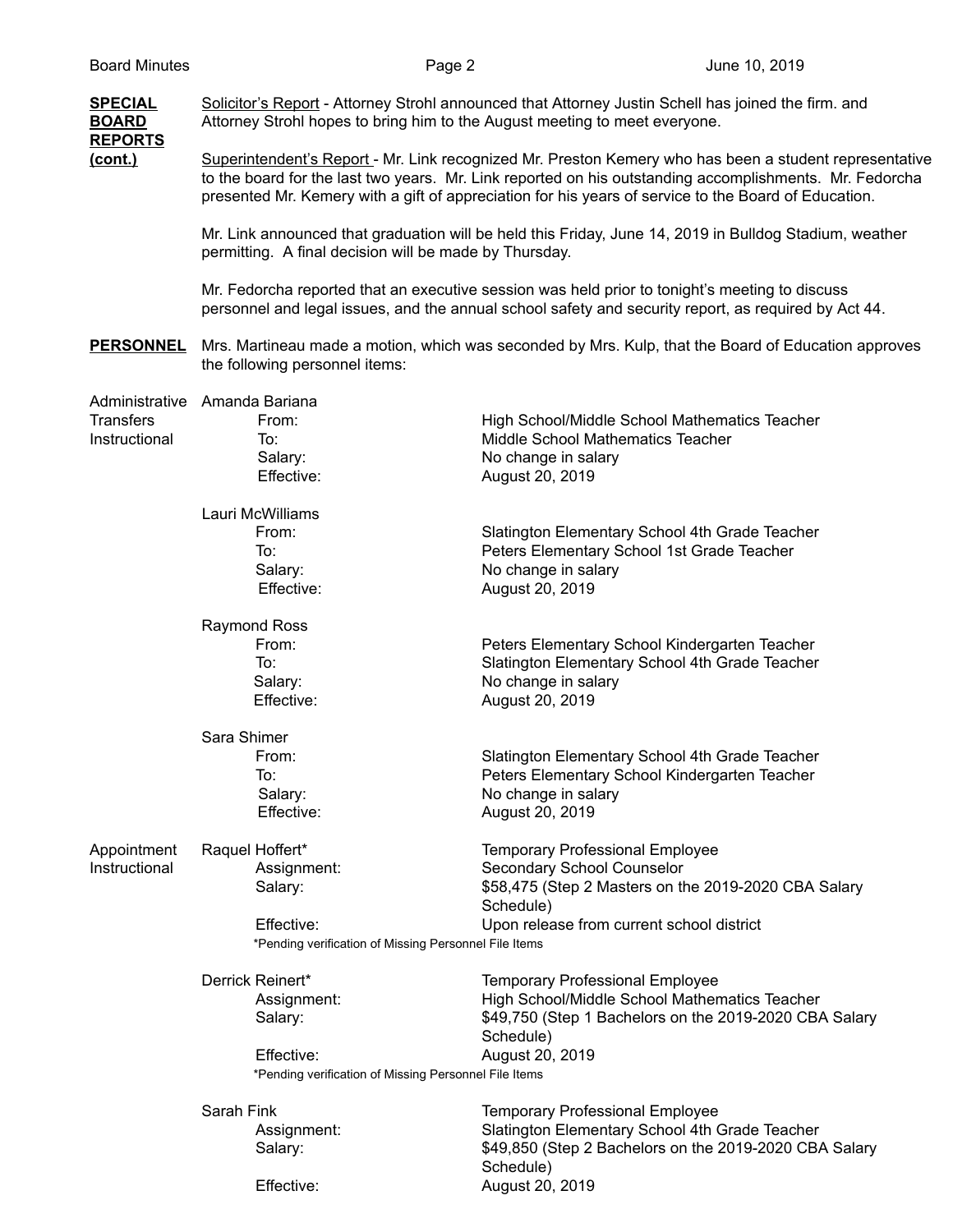| <b>Board Minutes</b>                                   | Page 3                                                          | June 10, 2019                                                                                                                                                                                                                                                                                                                                                                                                    |
|--------------------------------------------------------|-----------------------------------------------------------------|------------------------------------------------------------------------------------------------------------------------------------------------------------------------------------------------------------------------------------------------------------------------------------------------------------------------------------------------------------------------------------------------------------------|
| <b>PERSONNEL</b><br>(cont.)<br>Resignation<br>T. Simms | effective August 16, 2019.                                      | Accept the resignation of Tanya Simms from her position as Assistant High School Principal,                                                                                                                                                                                                                                                                                                                      |
| Appointment<br>Non-Instruct-<br>ional                  | <b>Cheryl Moser</b><br>Assignment:<br>Salary:<br>Effective:     | Middle School Cook's Helper<br>\$12.00 per Hour; 3 Hours per day; 5 days per week/up to 180<br>days per year plus additional cleaning days as needed<br>(2017-2021 Educational Support Personnel CBA)<br>August 20, 2019                                                                                                                                                                                         |
|                                                        | *60 Working Day Probationary Period                             |                                                                                                                                                                                                                                                                                                                                                                                                                  |
|                                                        | Patricia Bortz<br>Assignment:<br>Salary:<br>Effective:          | Middle School Cook's Helper<br>\$12.00 per Hour; 3 Hours per day; 5 days per week/up to 180<br>days per year plus additional cleaning days as needed<br>(2017-2021 Educational Support Personnel CBA)<br>August 20, 2019                                                                                                                                                                                         |
|                                                        | *60 Working Day Probationary Period                             |                                                                                                                                                                                                                                                                                                                                                                                                                  |
| Leave                                                  | accumulated sick days.                                          | Family Medical Approve the request of employee #6929 to take an intermittent family medical leave of absence on or<br>about July 30, 2019 to September 3, 2019, for the birth of his son. Employee is requesting to use                                                                                                                                                                                          |
| Senior High<br>Detention<br>Supervisors                | salary of \$20.00 per hour worked.                              | Approve to appoint the following person as Secondary Detention Monitor for the Senior High School<br>for the 2019-2020 school year. Work will be on an as needed basis and compensation will be at a                                                                                                                                                                                                             |
|                                                        | Eric DeAntonis                                                  |                                                                                                                                                                                                                                                                                                                                                                                                                  |
| Substitute<br>Detention<br>Supervisor                  | will be at a salary of \$20.00 per hour worked:                 | Approve to appoint the following person as a Substitute Secondary Detention Monitor for the Senior<br>High School for the 2019-2020 school year. Work will be on an as needed basis and compensation                                                                                                                                                                                                             |
|                                                        | <b>Julie Everett</b>                                            |                                                                                                                                                                                                                                                                                                                                                                                                                  |
| Detention<br>Supervisors                               | Salary will be \$20.00 per hour worked.                         | Middle School Approve to appoint Debra Knerr and Jacqueline Schuck as Administrative Detention Supervisors in<br>the Middle School. Mrs. Knerr will cover the Monday detentions from 2:20 p.m. to 3:20 p.m. and<br>Mrs. Schuck will cover the Wednesday detentions from 2:20 p.m. to 3:20 p.m. They will work<br>throughout the 2019-2020 school year on Mondays and Wednesdays that warrant detention coverage. |
| Rescind<br>Summertime<br>Helper<br>J. Haas             | board meeting.                                                  | Rescind the renewal of appointment of Jennifer Haas as Summertime Maintenance/Custodial Helper<br>for the summer of 2019 at a salary of \$10.00 per hour, that was approved at the May 13, 2019 school                                                                                                                                                                                                           |
| Summertime<br>Maintenance/<br>Custodial                | helpers for the summer of 2019 at a salary of \$15.00 per hour: | Motion to approve the following individual as the Supervisor for the Summertime Maintenance/Custodial                                                                                                                                                                                                                                                                                                            |
| Supervisor                                             | Jennifer Haas                                                   |                                                                                                                                                                                                                                                                                                                                                                                                                  |
| Summertime<br>Maintenance<br>Custodial                 | summer of 2019 at a salary of \$10.00 per hour:                 | Motion to approve the following individuals as Summertime Maintenance/Custodial helpers for the                                                                                                                                                                                                                                                                                                                  |
| Helpers                                                | Christian Staskowski*                                           |                                                                                                                                                                                                                                                                                                                                                                                                                  |

Ivan Zheng\*

\*Pending verification of Missing Personnel File Items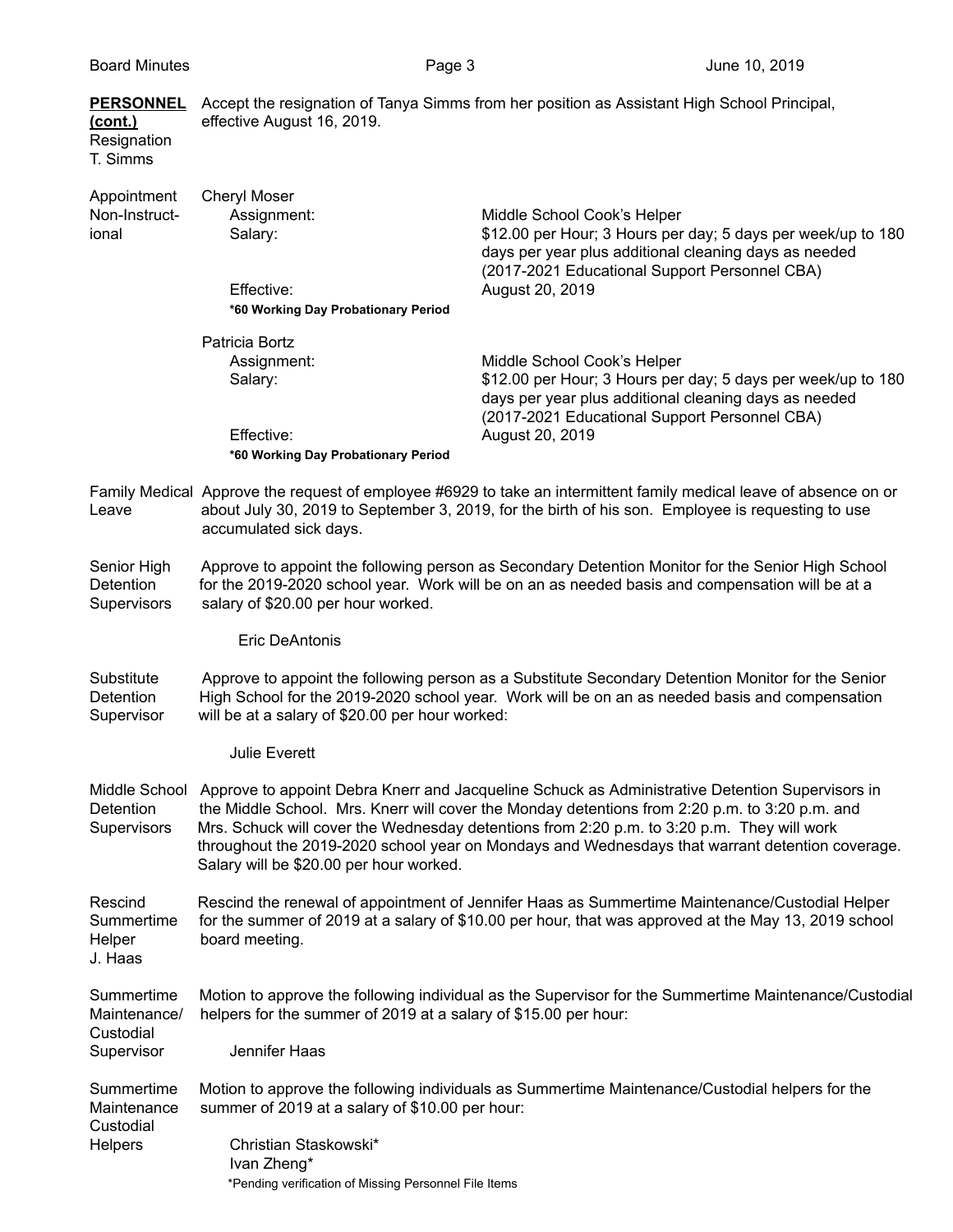| <b>PERSONNEL</b><br>(cont.)<br>Summertime<br>Maintenance | Motion to renew the appointment of the following individual as Summertime Maintenance/Custodial<br>helper for the summer of 2019 at a salary of \$10.00 per hour:<br>John Kline                                                                                                                                                                                                             |                                                                                                                                                                                                                                                                                                       |  |
|----------------------------------------------------------|---------------------------------------------------------------------------------------------------------------------------------------------------------------------------------------------------------------------------------------------------------------------------------------------------------------------------------------------------------------------------------------------|-------------------------------------------------------------------------------------------------------------------------------------------------------------------------------------------------------------------------------------------------------------------------------------------------------|--|
| Custodial<br><b>Helpers</b>                              |                                                                                                                                                                                                                                                                                                                                                                                             |                                                                                                                                                                                                                                                                                                       |  |
|                                                          | YEA:<br>NAY:                                                                                                                                                                                                                                                                                                                                                                                | Mr. Distler, Mr. Green, Mrs. Heckman, Mrs. Husack, Mr. Keegan, Mr. Kern, Mrs. Kulp,<br>Mrs. Martineau, and Mr. Fedorcha (9)<br>None $(0)$                                                                                                                                                             |  |
|                                                          | Mr. Link congratulated Raquel Hoffert on her position as Secondary Guidance Counselor. She was unable<br>to make it tonight due to it being Palmerton's graduation, where she currently works. Mr. Link also<br>congratulated Mr. Derrick Reinert on his position as Middle School/High School Mathematics teacher,<br>and Mrs. Sarah Fink on her position as 4th grade elementary teacher. |                                                                                                                                                                                                                                                                                                       |  |
|                                                          | Mr. Link also thanked Mrs. Simms for her service to the district and wished her luck in the future.                                                                                                                                                                                                                                                                                         |                                                                                                                                                                                                                                                                                                       |  |
| <b>POLICY</b>                                            | Mrs. Heckman made a motion, which was seconded by Mrs. Martineau, that the Board of Education<br>approves the following policy items:                                                                                                                                                                                                                                                       |                                                                                                                                                                                                                                                                                                       |  |
| <b>Board Policy</b><br>First                             | Approve school board policy #246 - Pupils - Student Wellness, as presented after first reading.<br>Reading                                                                                                                                                                                                                                                                                  |                                                                                                                                                                                                                                                                                                       |  |
| <b>Board Policy</b><br>Second                            | Approve school board policy #108 - Programs - Adoption of Textbooks, as presented after second<br>reading.                                                                                                                                                                                                                                                                                  |                                                                                                                                                                                                                                                                                                       |  |
| Reading                                                  | Approve school board policy #704 - Property - Maintenance, as presented after second reading.                                                                                                                                                                                                                                                                                               |                                                                                                                                                                                                                                                                                                       |  |
|                                                          | Approve school board policy #918 - Community - Title I Parent and Family Engagement, as presented<br>after second reading.                                                                                                                                                                                                                                                                  |                                                                                                                                                                                                                                                                                                       |  |
| <b>Student Rep-</b><br>resentative<br>to Board           | Approve Aidan Williams as Student Representative to the Board for the 2019-2020 school year.<br>Aidan has been appointed as the junior representative to the board and will serve from September,<br>2019 through June 2021. Madison Hoffman will serve as the senior student representative to the board<br>until June 2020.                                                               |                                                                                                                                                                                                                                                                                                       |  |
| Non-resident<br><b>Students</b>                          |                                                                                                                                                                                                                                                                                                                                                                                             | Approve the request of a parent of a senior at the High School and a seventh grade student at the<br>Middle School, who are moving out of the district, to allow their students to finish the 2018-2019 school<br>year in the Northern Lehigh School District in accordance with student policy #202. |  |
|                                                          | YEA:<br>NAY:                                                                                                                                                                                                                                                                                                                                                                                | Mr. Distler, Mr. Green, Mrs. Heckman, Mrs. Husack, Mr. Keegan, Mr. Kern, Mrs. Kulp,<br>Mrs. Martineau, and Mr. Fedorcha (9)<br>None $(0)$                                                                                                                                                             |  |
| <b>CONFER-</b><br><b>ENCES</b>                           |                                                                                                                                                                                                                                                                                                                                                                                             | Mr. Distler made a motion, which was seconded by Mr. Kern, that the Board of Education approves the<br>following conferences:                                                                                                                                                                         |  |
|                                                          | Susan Bahnick - School Nutrition Association of PA Annual Conference - July 28-31, 2019 - Hershey,<br>PA - Registration - \$104.00; Lodging - \$615.00; Meals - \$140.00; Travel - \$93.26; - Total Approximate<br>Cost: \$952.26 - Funding: Food Service Budget                                                                                                                            |                                                                                                                                                                                                                                                                                                       |  |
|                                                          | Michelle Raber - International Society for Technology in Education - EdTech Conference 2019 - June<br>23-25, 2019 - Philadelphia, PA - Travel - \$81.78 - Total Approximate Cost: \$81.78 - Funding: Middle<br>School Professional Development Budget                                                                                                                                       |                                                                                                                                                                                                                                                                                                       |  |
|                                                          | YEA:<br>NAY:                                                                                                                                                                                                                                                                                                                                                                                | Mr. Distler, Mr. Green, Mrs. Heckman, Mrs. Husack, Mr. Keegan, Mr. Kern, Mrs. Kulp,<br>Mrs. Martineau, and Mr. Fedorcha (9)<br>None $(0)$                                                                                                                                                             |  |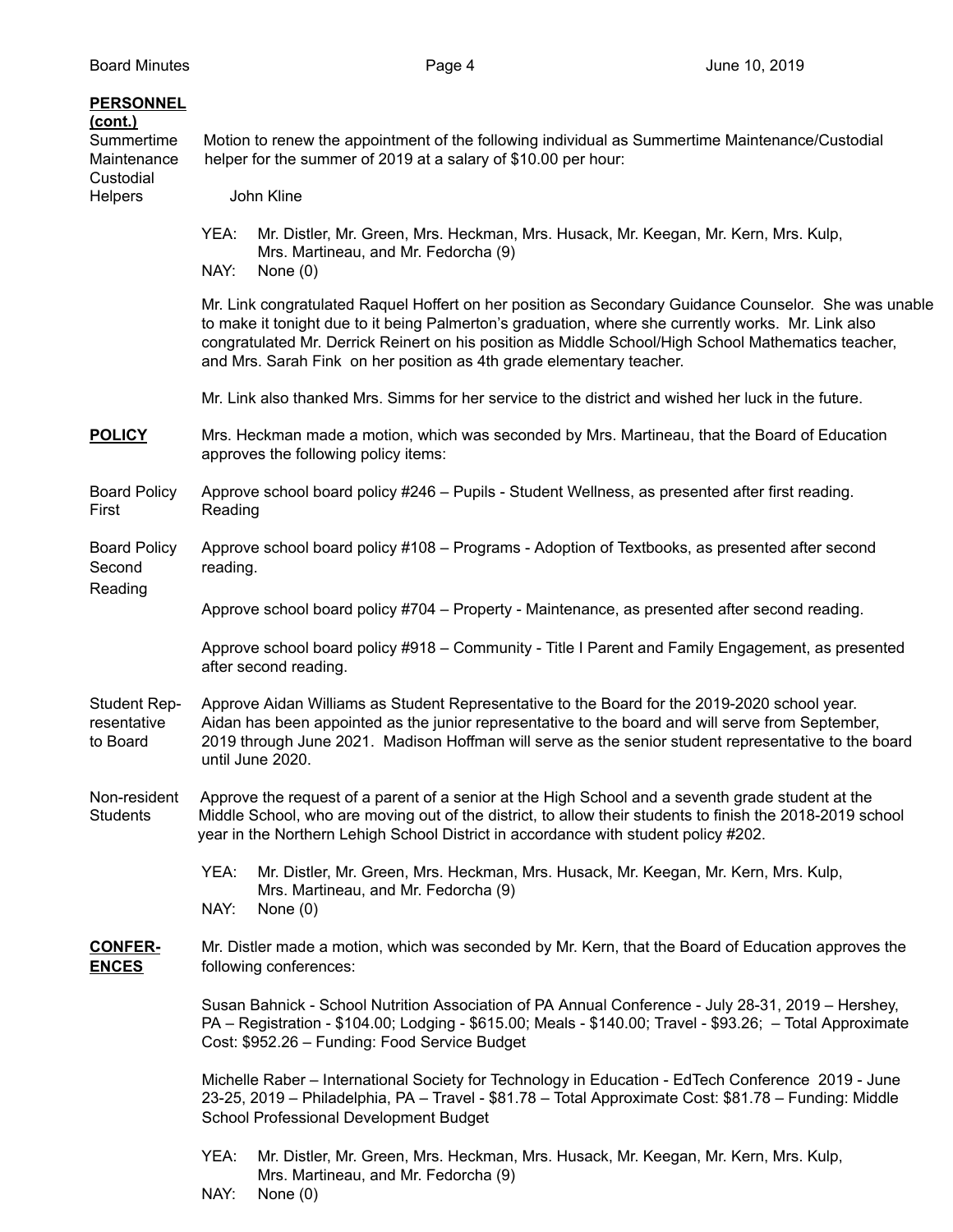| <b>CURRIC-</b><br><b>ULUM AND</b><br><b>INSTRUC-</b> | Mr. Distler made a motion, which was seconded by Mrs. Martineau, that the Board of Education<br>approves the following curriculum and instruction item:                                                                                                                                                                                                                            |                                                                                                                                                                                                                                                                                                                                                                                       |                                                                                                     |
|------------------------------------------------------|------------------------------------------------------------------------------------------------------------------------------------------------------------------------------------------------------------------------------------------------------------------------------------------------------------------------------------------------------------------------------------|---------------------------------------------------------------------------------------------------------------------------------------------------------------------------------------------------------------------------------------------------------------------------------------------------------------------------------------------------------------------------------------|-----------------------------------------------------------------------------------------------------|
| <b>TION</b><br>Fed Programs<br>2019-2020             | the 2019-2020 school year.                                                                                                                                                                                                                                                                                                                                                         | Approve to authorize proper officials to execute contracts for Title I, Title IIA, Title III, and Title IV for                                                                                                                                                                                                                                                                        |                                                                                                     |
| CLIU Title I<br>2018-2019                            | Approve the final agreement with CLIU #21 for Title I Services for the 2018-2019 school year in the<br>amount of \$7,045.00.                                                                                                                                                                                                                                                       |                                                                                                                                                                                                                                                                                                                                                                                       |                                                                                                     |
| Hogan Learn-<br>ing Academy                          | Approve to authorize proper officials to enter into an agreement for one Northern Lehigh<br>School District student with special needs to attend Hogan Learning Academy LLC, in accordance<br>with the promises and covenants contained in the agreement. This agreement is effective August<br>27, 2019 and terminates on June 5, 2020.                                           |                                                                                                                                                                                                                                                                                                                                                                                       |                                                                                                     |
| Accessit!<br>Three Year<br>Agreement                 | Approve to authorize proper officials to enter into an agreement with AccessIt! for a Library software<br>Library Software package including licenses for all four schools at a cost of \$9,310.00 to be paid over the next three<br>years at a cost of \$3,103 per year, and an additional annual cost of \$2,420 per year for updates,<br>hosting, backups, storage and support. |                                                                                                                                                                                                                                                                                                                                                                                       |                                                                                                     |
| PAYS Survey                                          |                                                                                                                                                                                                                                                                                                                                                                                    | Allow administration to participate in the PAYS survey at no cost to the District. PAYS is an<br>anonymous, confidential survey that is administered to youth in grades 6, 8, 10, and 12 throughout<br>Pennsylvania that collects information on mental health and youth attitudes and behaviors towards<br>Alcohol, Tobacco, and Other Drug (ATOD) use, and other problem behaviors. |                                                                                                     |
| Induction<br>Program                                 | Induction Program for the 2019-2020 school year:                                                                                                                                                                                                                                                                                                                                   | Approve the following teachers as a helping teacher in the Northern Lehigh School District                                                                                                                                                                                                                                                                                            |                                                                                                     |
|                                                      | <b>Helping Teacher</b>                                                                                                                                                                                                                                                                                                                                                             | Inductee                                                                                                                                                                                                                                                                                                                                                                              | Stipend                                                                                             |
|                                                      | Allison Chruscial<br>Eric DeAntonis<br>Amanda Bariana<br>Lori Middaugh                                                                                                                                                                                                                                                                                                             | Raquel Hoffert<br><b>Derrick Reinert</b><br><b>Derrick Reinert</b><br>Sarah Fink                                                                                                                                                                                                                                                                                                      | \$800.00<br>\$800.00<br>\$200.00<br>\$800.00                                                        |
|                                                      | YEA:<br>Mrs. Martineau, and Mr. Fedorcha (9)<br>NAY: None (0)                                                                                                                                                                                                                                                                                                                      | Mr. Distler, Mr. Green, Mrs. Heckman, Mrs. Husack, Mr. Keegan, Mr. Kern, Mrs. Kulp,                                                                                                                                                                                                                                                                                                   |                                                                                                     |
| <u>NEW</u><br><b>BUSINESS</b>                        | the following New Business Item:                                                                                                                                                                                                                                                                                                                                                   |                                                                                                                                                                                                                                                                                                                                                                                       | Mr. Green made a motion, which was seconded by Mrs. Martineau, that the Board of Education approves |
| Asst. Super-<br>intendent<br>T. Stoker               | Approve a title change for Dr. Tania Stoker from Assistant to the Superintendent to Assistant Super-<br>intendent with no salary change. Further, approve a three year agreement for Dr. Stoker, effective<br>July 1, 2019 - June 30, 2022, as presented.                                                                                                                          |                                                                                                                                                                                                                                                                                                                                                                                       |                                                                                                     |
|                                                      | YEA:<br>Mrs. Martineau, and Mr. Fedorcha (9)<br>NAY:<br>None $(0)$                                                                                                                                                                                                                                                                                                                 | Mr. Distler, Mr. Green, Mrs. Heckman, Mrs. Husack, Mr. Keegan, Mr. Kern, Mrs. Kulp,                                                                                                                                                                                                                                                                                                   |                                                                                                     |
|                                                      |                                                                                                                                                                                                                                                                                                                                                                                    | Mr. Link congratulated Dr. Stoker on her new position. Dr. Stoker has earned this title and she has<br>proven to be of great value to the district and we all look forward to working with her in this new role.                                                                                                                                                                      |                                                                                                     |
|                                                      |                                                                                                                                                                                                                                                                                                                                                                                    | Mr. Fedorcha, on behalf of the board, congratulated Dr. Stoker.                                                                                                                                                                                                                                                                                                                       |                                                                                                     |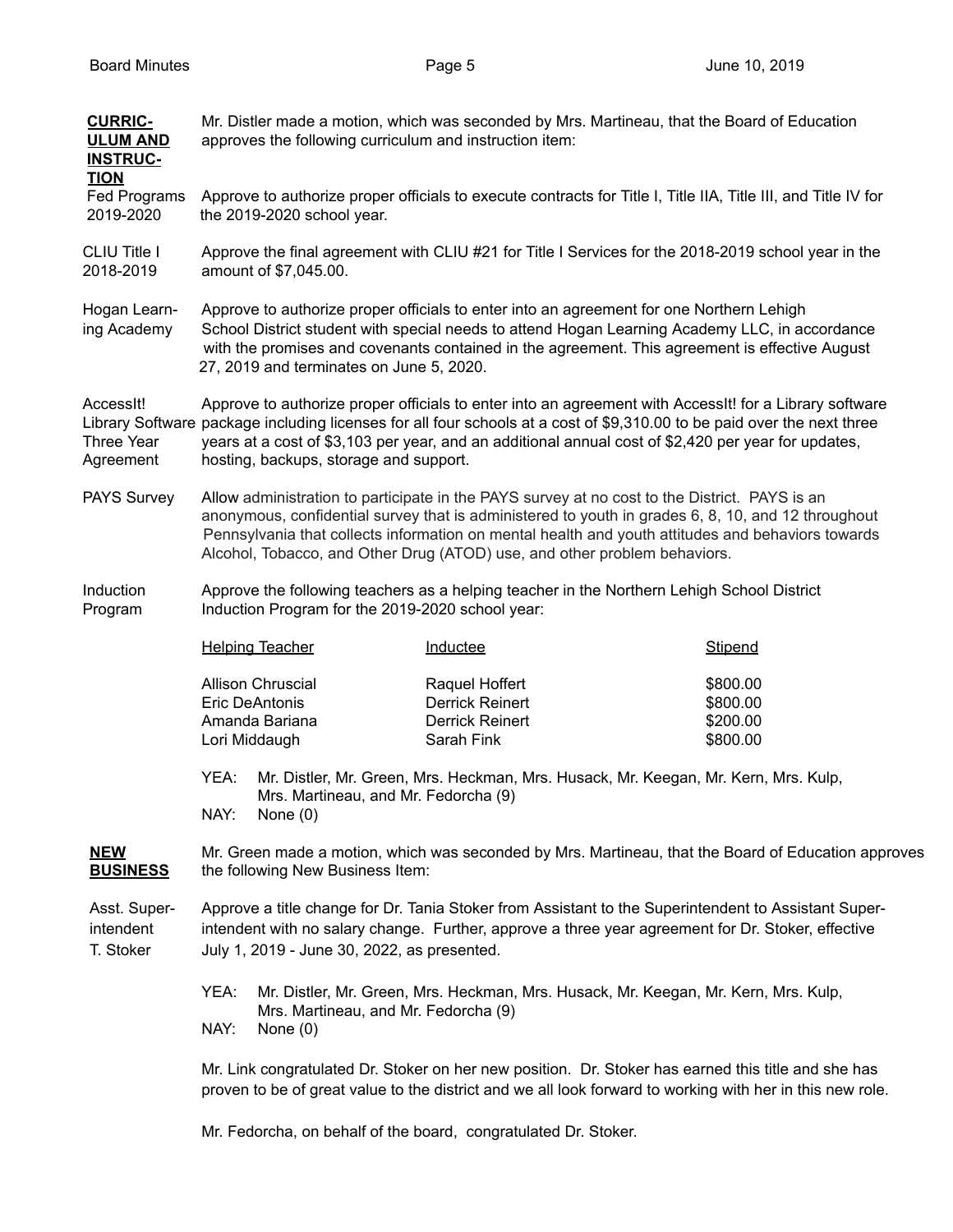| <b>Board Minutes</b>                                                          |                                                                                                                                                                                                                                                                                                                                                                                                                                                                                                                                                                     | Page 6                                                                                                                                                                                                                                                                                     | June 10, 2019 |
|-------------------------------------------------------------------------------|---------------------------------------------------------------------------------------------------------------------------------------------------------------------------------------------------------------------------------------------------------------------------------------------------------------------------------------------------------------------------------------------------------------------------------------------------------------------------------------------------------------------------------------------------------------------|--------------------------------------------------------------------------------------------------------------------------------------------------------------------------------------------------------------------------------------------------------------------------------------------|---------------|
| <b>FINANCIAL</b>                                                              | the following financial items:                                                                                                                                                                                                                                                                                                                                                                                                                                                                                                                                      | Mrs. Kulp made a motion, which was seconded by Mrs. Martineau, that the Board of Education approves                                                                                                                                                                                        |               |
| Financial<br>Reports                                                          | Approve the Following Financial Reports:<br>General Fund Account month of May, 2019<br>NLMS Student Activities Account month of May, 2019<br>NLHS Student Activities Account month of May, 2019<br>Cafeteria Fund month of May, 2019<br>Capital Projects month of Mal, 2019                                                                                                                                                                                                                                                                                         |                                                                                                                                                                                                                                                                                            |               |
| List of<br><b>Bills</b>                                                       | Approve the Following List of Bills:<br>General Fund months of May & June, 2019<br>Cafeteria Fund months of May & June, 2019<br>Capital Projects month of June, 2019                                                                                                                                                                                                                                                                                                                                                                                                |                                                                                                                                                                                                                                                                                            |               |
| <b>Budgetary</b><br><b>Transfers</b>                                          |                                                                                                                                                                                                                                                                                                                                                                                                                                                                                                                                                                     | Allow business office to complete budgetary transfers for the 2018-2019 end of year audit.                                                                                                                                                                                                 |               |
| <b>Willis Towers</b><br>Watson<br>Ins.Broker                                  | & Liability insurance for the 2019-2020 school year.                                                                                                                                                                                                                                                                                                                                                                                                                                                                                                                | Appoint Willis of Pennsylvania, Inc. as the district insurance broker for Property, Casualty,                                                                                                                                                                                              |               |
| <b>District</b>                                                               |                                                                                                                                                                                                                                                                                                                                                                                                                                                                                                                                                                     | Award insurance coverage for the 2019-2020 school year to the following companies:                                                                                                                                                                                                         |               |
| Insurances                                                                    | Commercial Package and Automobile (Vehicle Liability, General Liability Property Insurance<br>and Boiler and Machinery) Graphic Arts (UTICA) Mutual Insurance Company - \$86,839.00. The<br>premium is an increase of \$4,470.00 over last year's rate.                                                                                                                                                                                                                                                                                                             |                                                                                                                                                                                                                                                                                            |               |
|                                                                               | is an increase of \$896.00 over last year's rate.                                                                                                                                                                                                                                                                                                                                                                                                                                                                                                                   | Commercial Umbrella Liability Insurance - Utica National Group - \$18,874.00. The premium                                                                                                                                                                                                  |               |
|                                                                               | School Leaders Error and Omissions Liability - National Union Fire Insurance Company - \$30,524.00.<br>The premium is an increase of \$812.00 over last year's rates                                                                                                                                                                                                                                                                                                                                                                                                |                                                                                                                                                                                                                                                                                            |               |
|                                                                               | Law Enforcement Liability for School Police Officers - Greenwich Insurance Company - \$2,389.00.<br>The premium is an increase of \$108.00 over last year's rates.                                                                                                                                                                                                                                                                                                                                                                                                  |                                                                                                                                                                                                                                                                                            |               |
|                                                                               | Cyber Security Liability - American International Group, Inc. - \$7,538.00. The premium is a decrease<br>of \$420.00 over last year's rates                                                                                                                                                                                                                                                                                                                                                                                                                         |                                                                                                                                                                                                                                                                                            |               |
| Worker's<br>Compensation<br><b>School District</b><br>Insurance<br>Consortium | figures.                                                                                                                                                                                                                                                                                                                                                                                                                                                                                                                                                            | Appoint School District's Insurance Consortium as the district's Workers' Compensation<br>carrier for the 2019-2020 school year at an estimated premium of \$62,699.00, approximately<br>a reduction of \$114.00. This amount is an estimated total, final cost is based on actual payroll |               |
| <b>District</b><br>Financial<br>Institutions                                  | Authorize the following financial institutions to act as approved depositories for school district funds<br>and or temporary investments. The Northern Lehigh School Board further authorizes the following<br>financial institutions to transfer funds on deposit to any other bank for the credit of the Northern<br>Lehigh School District. The Board further authorizes the Business Manager and/or Superintendent to<br>enter into agreements, supplements or amendments to agreements to implement the foregoing operations<br>for the 2019-2020 school year. |                                                                                                                                                                                                                                                                                            |               |
|                                                                               | Key Bank, NA<br>Wells Fargo National Bank<br><b>TD Wealth</b><br>Key Bank Capital Markets                                                                                                                                                                                                                                                                                                                                                                                                                                                                           | <b>Prudential-Bache Government Securities Trust</b><br>Pennsylvania Local Government Investment Trust (PLGIT)<br><b>Embassy Bank</b>                                                                                                                                                       |               |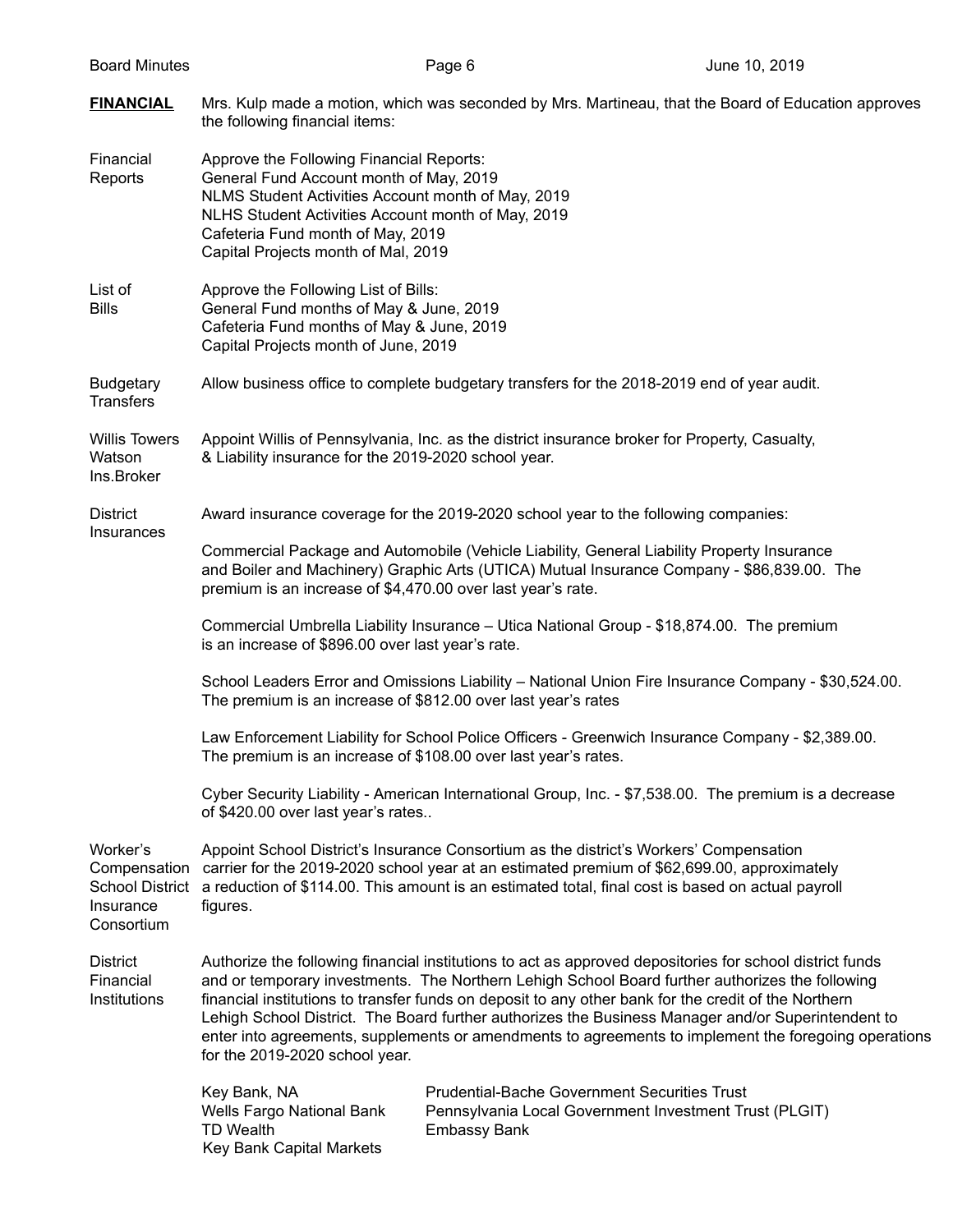| <b>FINANCIAL</b><br>(cont.)<br>Payment of<br>Bills In<br>July            | Approve to grant permission to the business office to pay general fund and capital projects bills<br>that are scheduled for payment during the month of July as required by contract. There is no<br>scheduled board meeting in July.                                                                                                                                                                                                                                                                             |  |  |
|--------------------------------------------------------------------------|-------------------------------------------------------------------------------------------------------------------------------------------------------------------------------------------------------------------------------------------------------------------------------------------------------------------------------------------------------------------------------------------------------------------------------------------------------------------------------------------------------------------|--|--|
| <b>Board</b><br>Secretary &<br>Treasurer                                 | Approve to renew the following expiring bonds for the 2019-2020 fiscal year through Willis of<br>Pennsylvania, Inc.                                                                                                                                                                                                                                                                                                                                                                                               |  |  |
| <b>Bonds</b><br>2019-2020                                                | A \$50,000 Board Secretary Bond for the term of July 1, 2019 to July 1, 2020 at an annual<br>premium of \$175.00.                                                                                                                                                                                                                                                                                                                                                                                                 |  |  |
|                                                                          | A \$50,000 Board Treasurer Bond for the period July 1, 2019 to July 1, 2020 at an annual premium<br>cost of \$269.00.                                                                                                                                                                                                                                                                                                                                                                                             |  |  |
| California<br><b>First Leasing</b><br>Corporation<br>Computer<br>Leasing | Upon final approval of the General Fund 2019-2020 budget, approve the lease from California First<br>National Bank, 28 Executive Park, Suite 200, Irvine, CA 92612 for \$50,000 per year with a lease<br>term of 36 months and a one (\$1) dollar buyout option at the end of the lease agreement. The<br>lease will be used to purchase administrative laptop and desktop computers district-wide, interactive<br>projectors and Extron wall vault (audio/video) systems for the High School Science classrooms. |  |  |
| Commit<br>Assign<br><b>Fund Balance</b>                                  | Approve to commit and/or assign portions of the June 30, 2019 fund balance for the<br>following purposes (actual amounts to be determined after completion of the 2018-2019 end of year<br>audit):                                                                                                                                                                                                                                                                                                                |  |  |
|                                                                          | <b>PSERS</b> Increase<br><b>Replacement Equipment</b><br><b>Health Insurance Premiums</b><br>Long Range Maintenance<br>Technology                                                                                                                                                                                                                                                                                                                                                                                 |  |  |
| School<br>Dentist                                                        | Approve to appoint Dr. Harry Shleifer of Broadway Family Dentistry as the school dentist for<br>the 2019-2020 school year at the quoted fee of \$1.00 per dental exam needed.                                                                                                                                                                                                                                                                                                                                     |  |  |
| School<br>Physicians                                                     | Approve to appoint Dr. Nicole Sully and Dr. Amy Gourniak of Parkland Family Health Center<br>as school physicians for the 2019-2020 school year. The fee for grade level physicals will be<br>\$20.00 per physical needed. Consultant services will be provided at no charge.                                                                                                                                                                                                                                     |  |  |
| Johnson<br>Controls 5<br>Year Fire<br>Alarm Agree-<br>ment               | Approve renewal of a five year service agreement (July 1, 2019– June 30, 2024) with Johnson<br>Controls for monitoring of fire alarm systems at all 4 district school buildings, the maintenance garage<br>and field house in the amount of \$2,275.00 per year. Further approve Johnson Controls for annual<br>inspections of fire alarm systems at the 4 district school buildings, the maintenance garage and field<br>house in the amount of \$10,450.00 per year.                                            |  |  |
|                                                                          | Preferred EAP Approve Preferred EAP as the district's employee assistance plan administrator at an estimated cost<br>of \$1,500.00 This amount is an estimated total; final cost is based on total number of eligible<br>employees.                                                                                                                                                                                                                                                                               |  |  |
| Blackboard<br>Connect Web-<br>site Hosting                               | Authorize superintendent to enter into a contract with Blackboard Connect for website hosting, if<br>e-rate funding is received by June 30, 2019.                                                                                                                                                                                                                                                                                                                                                                 |  |  |
| <b>Topp Copier</b><br>4 year Lease                                       | Authorize administration to enter into a new four (4) year lease agreement with Topp Business<br>Solutions for the purchasing of fifteen (15) new Ricoh copiers and print management software. The<br>monthly cost for leasing of these machines will be \$5,123.02.                                                                                                                                                                                                                                              |  |  |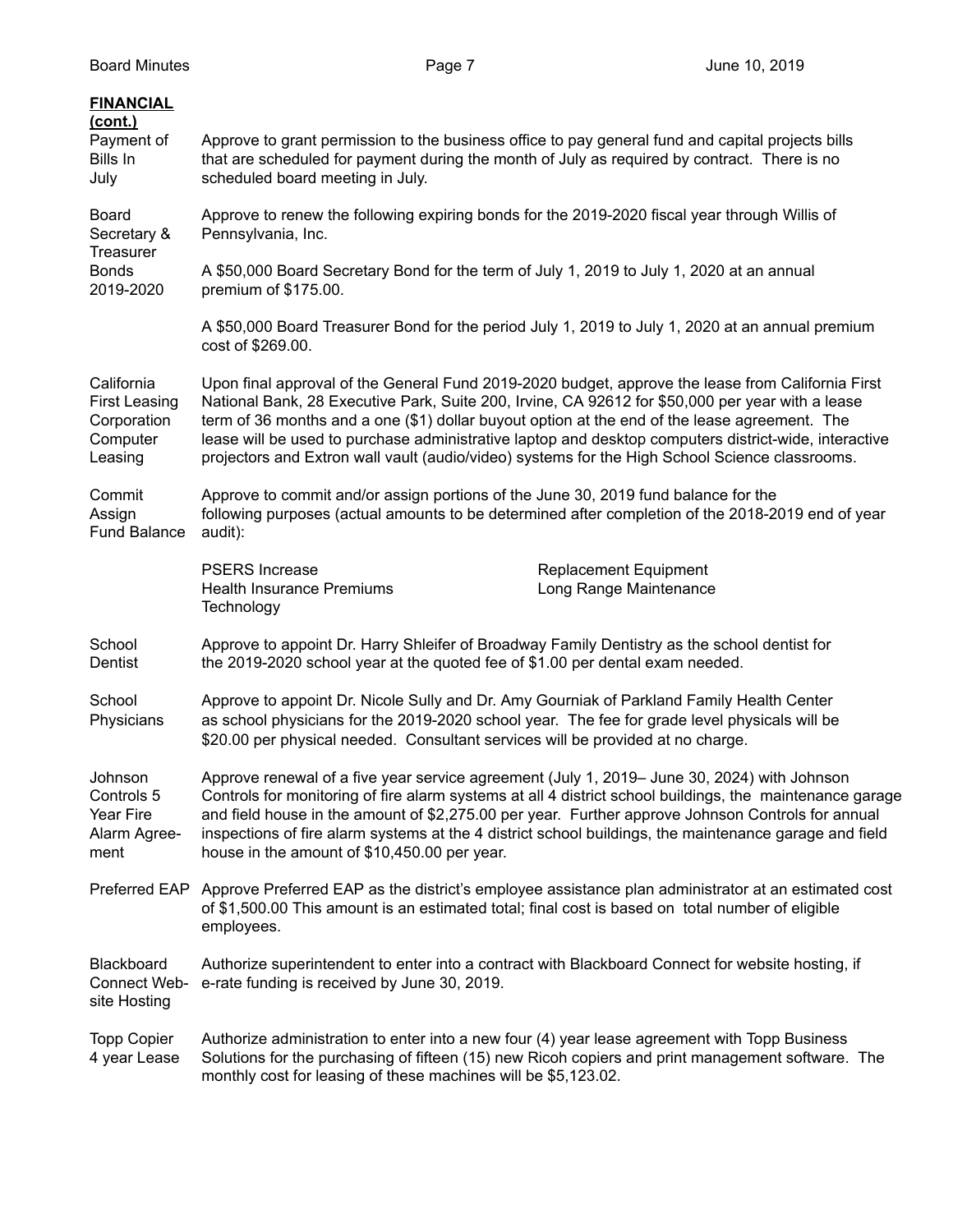# **FINANCIAL (cont.)** Farmstead

2019

Homestead/ Approve the following Homestead/Farmstead Resolution, as presented.

## Resolution **NORTHERN LEHIGH SCHOOL DISTRICT**

### **2019 Homestead and Farmstead Exclusion Resolution**

**RESOLVED**, by the Board of School Directors of the Northern Lehigh School District, that homestead and farmstead exclusion real estate tax assessment reductions are authorized for the school year beginning July 1, 2019, under the provisions of the Homestead Property Exclusion Program Act (part of Act 50 of 1998) and the Taxpayer Relief Act (Act 1 of 2006), as follows:

**1. Aggregate amount available for homestead and farmstead real estate tax reduction.** The following amounts are available for homestead and farmstead real estate tax reduction for the school year beginning July 1, 2019:

a. **Gambling tax funds.** The Pennsylvania Department of Education (PDE) has notified the School District that PDE will pay to the School District during the school year pursuant to Act 1, 53 P.S. § 6926.505(b), as a property tax reduction allocation funded by gambling tax funds, the amount of \$945,981.71 plus an additional \$42, which was undistributed school year beginning July 1, 2018, for a total amount of \$946,023.71.

b. **Philadelphia tax credit reimbursement funds**. PDE has notified the School District that PDE will pay to the School District during the school year pursuant to Act 1, 53 P.S. § 6926.324(3), as reimbursement for Philadelphia tax credits claimed against the School District earned income tax by School District resident taxpayers, the amount of \$5,364.29.

c. **Aggregate amount available.** Adding these amounts, the aggregate amount available during the school year for real estate tax reduction is \$951,388.

**2. Homestead/farmstead numbers.** Pursuant to Act 50, 54 Pa. C.S. § 8584(i), and Act 1, 53 P.S. § 6926.341(g)(3), the County has provided the School District with a certified report listing approved homesteads and approved farmsteads as follows:

a. **Homestead property number.** The number of approved homesteads within the School District is 3,590.

b. **Farmstead property number.** The number of approved farmsteads within the School District is 22.

c. **Homestead/farmstead combined number.** Adding these numbers, the aggregate number of approved homesteads and approved farmsteads is 3,612.

**3. Real estate tax reduction calculation.** The school board has decided that the homestead exclusion amount and the farmstead exclusion amount shall be equal. Dividing the paragraph 1(c) aggregate amount available during the school year for real estate tax reduction of \$951,355 by the paragraph 2(c) aggregate number of approved homesteads and approved farmsteads of 3,612 (before considering the assessed value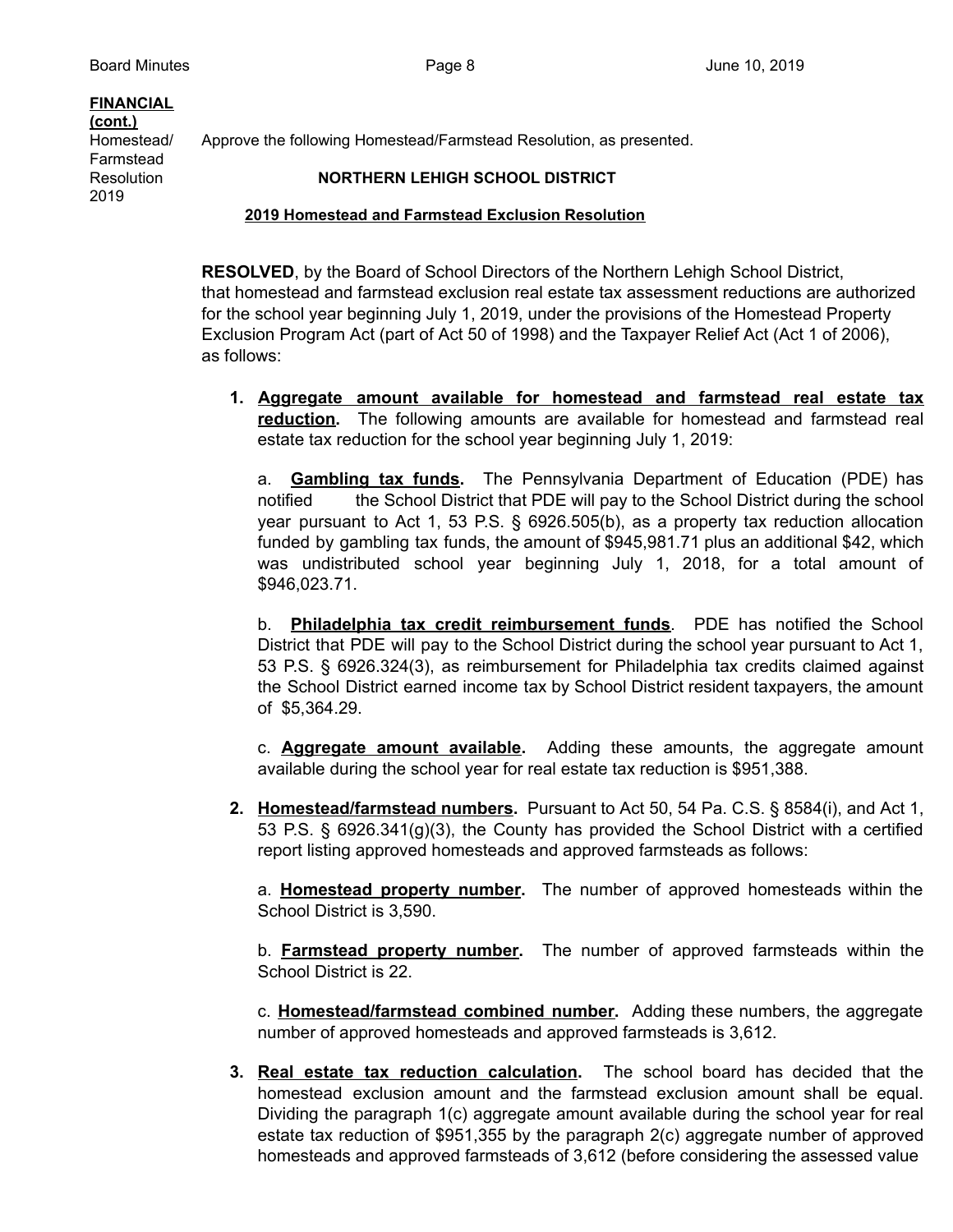**FINANCIAL** of approved homesteads and approved farmsteads having an assessed value below **(cont.)** the preliminary calculation of the maximum real estate assessed value reduction amount to be established as the homestead and farmstead exclusion amount), the preliminary calculation of the maximum real estate tax reduction amount applicable to each approved homestead and to each approved farmstead is \$263.40. Based on calculations provided by the School District Business Office from the best available information and carefully evaluated by the School Board, considering the assessed value of approved homesteads and approved farmsteads having an assessed value below the preliminary calculation of the maximum real estate assessed value reduction amount to be established as the homestead exclusion and the farmstead exclusion amount, an additional aggregate amount of \$28,811.04 will be available during the school year for real estate tax reduction applicable to approximately 3,436 homesteads and farmsteads, resulting in an additional real estate tax reduction amount available for each homestead and farmstead of \$5.10. Adding this additional amount to the preliminary calculation of the maximum real estate tax reduction amount of \$263.40, the final maximum real estate tax reduction amount applicable to each approved homestead and to each approved farmstead is \$268.50.

- **4. Homestead exclusion calculation.** Dividing the paragraph 3 maximum real estate tax reduction amount of \$268.50 by the School District real estate tax rate of 22.5139 mills (.0225139) for Lehigh County and 66.0122 mills (.0660122) for Northampton County, the maximum real estate assessed value reduction to be reflected on tax notices as a homestead exclusion for each approved homestead is \$11,926 for Lehigh County or \$4,067 for Northampton County, and the maximum real estate assessed value reduction to be reflected on tax notices as a farmstead exclusion for each approved farmstead is \$11,926 for Lehigh County or \$4,067 for Northampton County.
- **5. Homestead/farmstead exclusion authorization – July 1 tax bills.** The tax notice issued to the owner of each approved homestead within the School District shall reflect a homestead exclusion real estate assessed value reduction equal to the lesser of: (a) the County-established assessed value of the homestead, or (b) the paragraph 4 maximum real estate assessed value reduction of \$11,926 for Lehigh County or \$4,067 for Northampton County. The tax notice issued to the owner of each approved farmstead within the School District shall reflect an additional farmstead exclusion real estate assessed value reduction equal to the lesser of: (a) the County-established assessed value of the farmstead, or (b) the paragraph 4 maximum real estate assessed value reduction of \$11,926 for Lehigh County or \$4,067 for Northampton County. For purposes of this Resolution, "approved homestead" and "approved farmstead" shall mean homesteads and farmsteads listed in the report referred to in paragraph 2 above and received by the School District from the County Assessment Office on or before May 1 pursuant to Act 1, 53 P.S. § 6926.341(g)(3), based on homestead/farmstead applications filed with the County Assessment Office on or before March 1. This paragraph 5 will apply to tax notices issued based on the initial tax duplicate used in issuing initial real estate tax notices for the school year, which will be issued on or promptly after July 1, and will not apply to interim real estate tax bills.
- YEA: Mr. Distler, Mr. Green, Mrs. Heckman, Mrs. Husack, Mr. Keegan, Mr. Kern, Mrs. Kulp, Mrs. Martineau, and Mr. Fedorcha (9)
- NAY: None (0)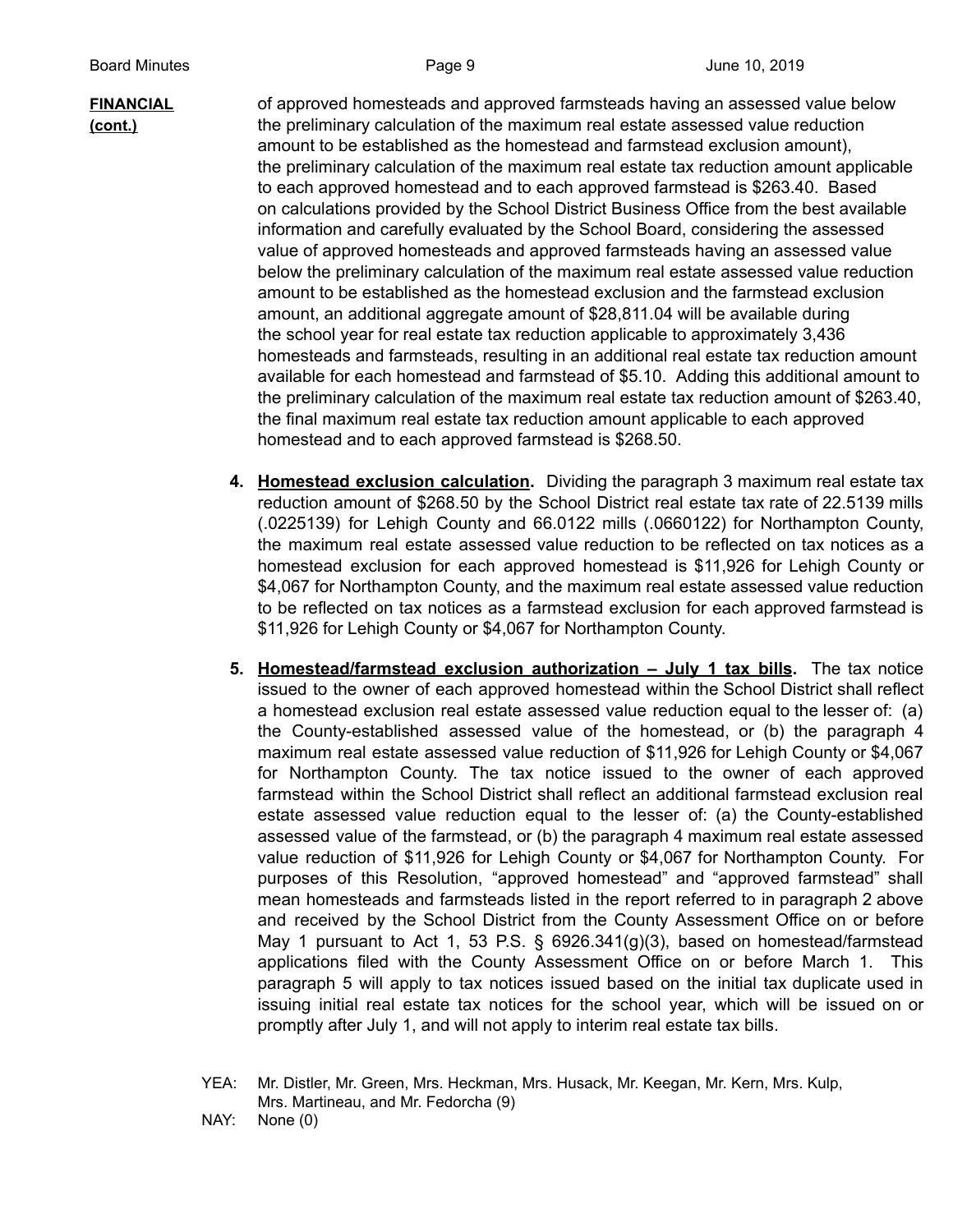| <b>LEGAL</b><br>King Spry<br>2019-2020                                         | Mr. Keegan made a motion, which was seconded by Mr. Green, that the Board of Education approves<br>the following legal item:                                                                                                                                                                                                                                                                  |  |  |
|--------------------------------------------------------------------------------|-----------------------------------------------------------------------------------------------------------------------------------------------------------------------------------------------------------------------------------------------------------------------------------------------------------------------------------------------------------------------------------------------|--|--|
|                                                                                | Approve to appoint King Spry Herman Freund & Faul, LLC as special counsel for the 2019-2020<br>school year for services as outlined in the agreement. The hourly rate will be \$185.00 per hour for<br>partners and associates, and \$95.00 per hour for paralegals. There is no change from last year's rates.                                                                               |  |  |
|                                                                                | YEA:<br>Mr. Distler, Mr. Green, Mrs. Heckman, Mrs. Husack, Mr. Keegan, Mr. Kern, Mrs. Kulp,<br>Mrs. Martineau, and Mr. Fedorcha (9)<br>NAY:<br>None $(0)$                                                                                                                                                                                                                                     |  |  |
| <b>INFOR-</b><br><b>MATION</b>                                                 | Minutes of the Carbon Lehigh Intermediate Unit #21 Board of Directors meeting held on April 15,<br>2019, were distributed.                                                                                                                                                                                                                                                                    |  |  |
|                                                                                | Minutes of the Lehigh Carbon Community College Board of Trustees meeting held on May 2, 2019, were<br>distributed.                                                                                                                                                                                                                                                                            |  |  |
|                                                                                | Minutes of the Lehigh Career & Technical Institute Joint Operating Committee meeting held on April 24,<br>2019, were distributed.                                                                                                                                                                                                                                                             |  |  |
| <b>ADOPTION</b><br><b>OF FINAL</b><br><b>BUDGET</b><br><b>FOR</b><br>2019-2020 | Mrs. Kulp made a motion, which was seconded by Mr. Distler, that the Board of Education<br>approves the proposed final budget and:                                                                                                                                                                                                                                                            |  |  |
|                                                                                | It is recommended that the Board of Education adopts the proposed general fund final budget of<br>the Northern Lehigh School District for the 2019-2020 school year in the amount of \$35,714,360.00                                                                                                                                                                                          |  |  |
|                                                                                | 1, A 22.5139 millage rate for Lehigh County and a 66.0122 millage rate for Northampton County.                                                                                                                                                                                                                                                                                                |  |  |
|                                                                                | 2. A \$5.00 Re Resident Per Capita Tax, taxable on 18 year olds and over based on Section 679 of<br>the School Code of 1949. No change from 2018-2019.                                                                                                                                                                                                                                        |  |  |
|                                                                                | 3. Taxes under Act 511 with no changes from 2018-2019:<br>A 1% Earned Income Tax shared equally with coterminous municipalities.<br>a.<br>A Realty Transfer Tax shared equally with the coterminous municipalities.<br>b.<br>A \$5.00 Resident Per Capita Tax taxable on residents age 18 and over.<br>C.<br>A \$5.00 Local Service Tax (formerly Emergency and Municipal Services Tax)<br>d. |  |  |
|                                                                                | RECOMMENDATION  That the Board of Education adopts the 2019-2020 Northern Lehigh<br><b>School District Budget.</b>                                                                                                                                                                                                                                                                            |  |  |
|                                                                                | YEA:<br>Mr. Distler, Mr. Green, Mrs. Heckman, Mrs. Husack, Mr. Keegan, Mr. Kern, Mrs. Kulp,                                                                                                                                                                                                                                                                                                   |  |  |

Mrs. Martineau, and Mr. Fedorcha (9) NAY: None (0)

Mr. Fedorcha announced that there are no scheduled meetings in July. He thanked everyone for coming to the meetings throughout the year and he wished everyone a wonderful summer.